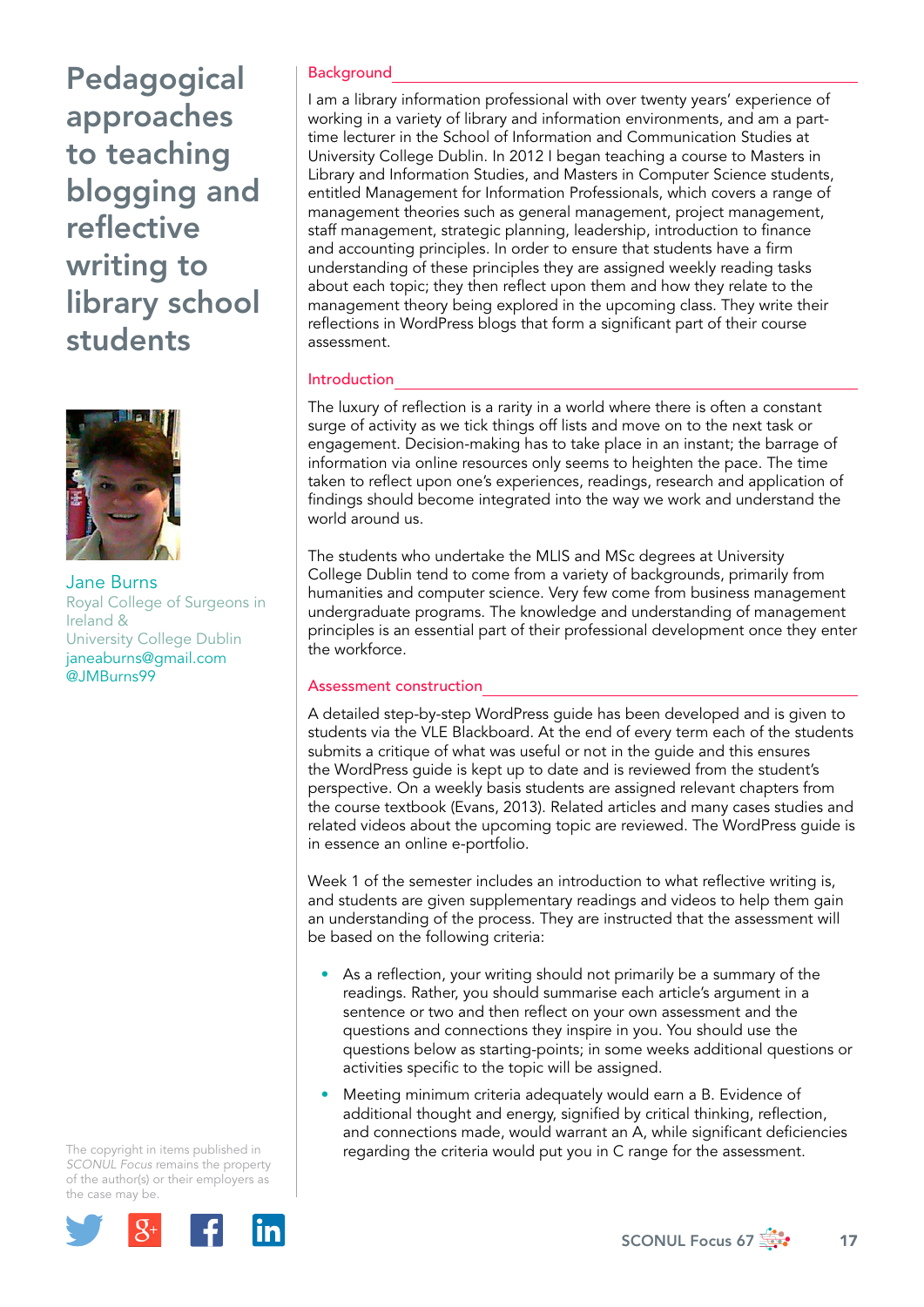Pedagogical approaches to teaching blogging and reflective writing to library school students

The blog post is due on the Monday before the class that takes place on Thursday afternoons. By Wednesday of that week each student receives bullet-point feedback for discussion in class. This level of interaction ensures that students take responsibility for their own preparation for class and have the basic grounding in topics that many of them are learning about for the first time. It allows the teaching session to focus on the application of theory to practical examples in library and information environments. The iterative process of constructive feedback adds to the dynamic elements of this continuous assessment course. Students who find concepts challenging are identified early on and concerns can be addressed in class that week during the interactive discussions.

## Flipped classroom

The flipped classroom is a pedagogical model in which the typical lecture and homework elements of a course are reversed (Educause 2012). Students in the Management for Information Professionals course are in a constant state of preparedness for the upcoming class. They come to class with a working knowledge of a one aspect of a theory and then discover its relevance to practical applications. For example, during the week in which students are introduced to accounting principles, the lecture consists of examples of the role of an acquisition librarian and how to develop a basic library budget. The students are not the only beneficiaries of this approach. The lecturer can move away from the podium and the slide deck to be more involved with students on a collaborative basis. This makes the teaching and learning process more interactive and cooperative (Educause 2012). There are greater demands on the lecturer's time on a weekly basis, but the ethos of a continuous assessment approach to teaching compensates for this.

# Reflective writing

Reflective writing provides a means by which students can engage with and evaluate a complex topic using a range of sources and resources to make sense of the content and to reflect upon its relevance and their understanding of it. Students in the MLIS programme at UCD are exposed to a range of courses and assignments which require them to read information, analyse the content and then evaluate and reflect upon it. Reflective writing from a pedagogical perspective helps the student to be a self-learner, and this is a highly relevant skill for a library and information professional. Professionals in the field are required to work in diverse and complex environments while supporting, and increasingly collaborating with, researchers from a range of disciplines.

Sen (2010) conducted a study at the University of Sheffield to analyse students' reflective writing in terms of identifiable outcomes, as explored through the reflective writing process. In summary, the findings of this study identified a significant relationship between seven of the eight outcomes tested. These were academic learning, the need for self-development, actual selfdevelopment, critical review, awareness of one's own mental functions, decision making and empowerment and emancipation. Sen identified the practical applications of reflective study as a management skill that has potential benefits for personal and professional development.

### Learning outcomes

The use of a blog is an ideal conduit for student development in this area. It has the potential to provide students with the following skill sets:

The ability to set up and develop an online communication platform which can be used for blogging but also for basic website design. The WordPress solution enables the linking of images, video and other media and the understanding of the application of key words and themes enhances the skills required to make work discoverable.

The copyright in items published in *SCONUL Focus* remains the property of the author(s) or their employers as the case may be.



SCONUL Focus 67  $\frac{1}{200}$  18